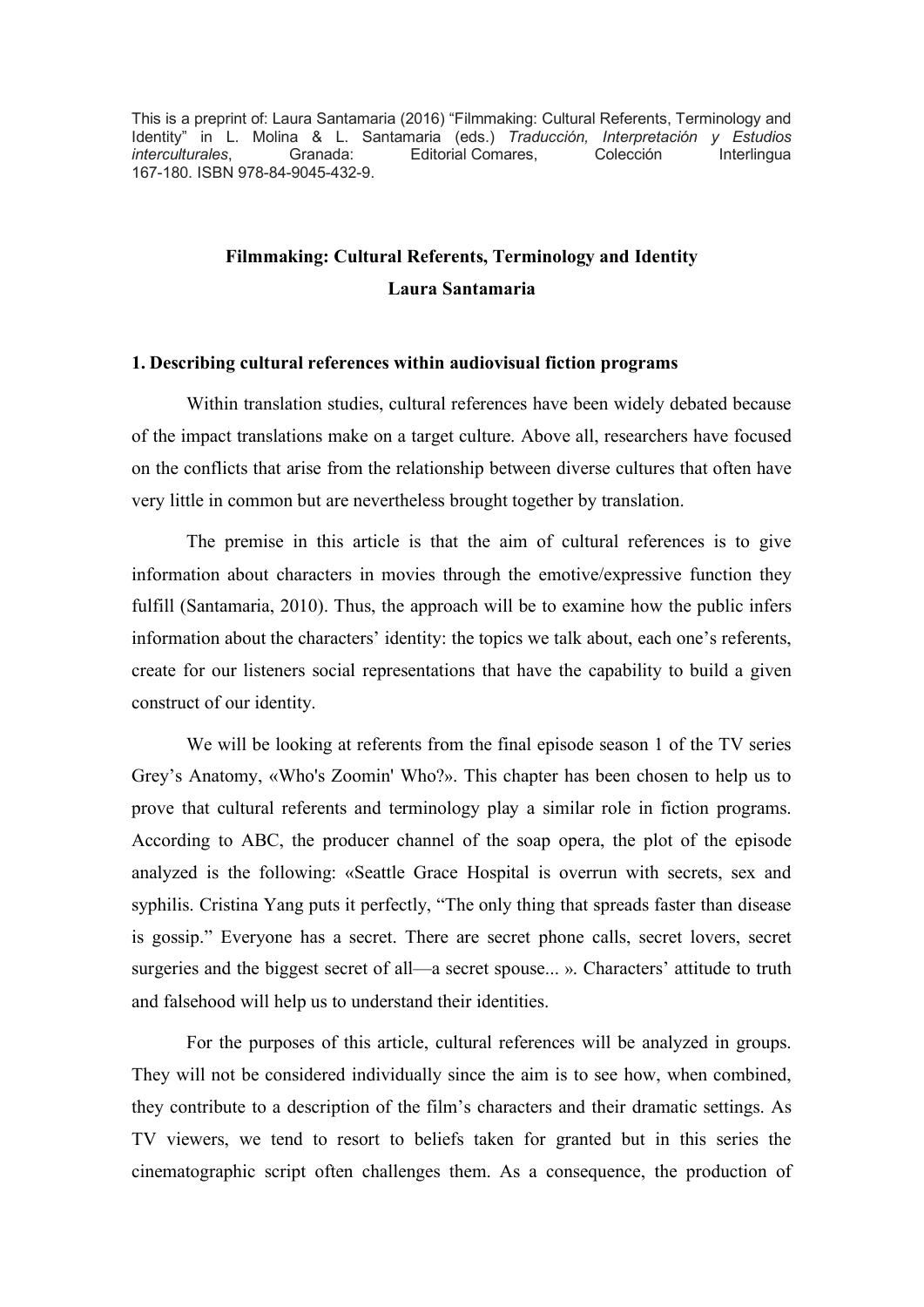stereotypes is barred and the knowledge we have acquired through collective memory is shattered when we watch, for instance, that a prestigious doctor, Derek Shephard, is incapable of telling the truth and for some chapters does not let his new partner, Meredith Grey, that he is a married man.

From the bumper of the series, it becomes clear to the audience that the plot will cover medical events and love affaires. Therefore different sets of objects and garments are shown: medical shoe covers are arranged together with red high heel shoes; medical scissors are shown, one of which is picked by a woman and turns into an eyelash clip; a sexy black dress a man is helping a woman to zip blurs into the image of a woman helping a man to tie the laces of a medical gown; serum dripping becomes a drink filling a cocktail glass; and a hospital bed is shown with a man a woman on it. It becomes clear to the audience what kind of a series they are going to watch. The public will be told about the work done by doctors and nurses in a hospital, and simultaneously the audience will learn about their personal lives. The image shows different daily objects available to the general public –cultural references– and medical objects –with a precise vocabulary, terms– and the combination of them helps to recreate a given dramatic setting. As viewers we accept that doctors and nurses use a specific jargon, thus conveying certain stereotypes about their behavior, but in *Greys' Anatomy* their personal life will also be uncovered. Scriptwriters help viewers to identify the fictional characters' profession within the dramatic settings in which they appear, and medical terms are scattered throughout the text.

In TV series and films, the information is conveyed to viewers through different cinematographic codes and channels. The terminology coupled with the cultural references fall within this context. These elements are helpful when there is a desire to characterize the dramatic setting, since the public can check that the situation takes place among doctors, lawyers or engineers. It is for this reason that the terminology and cultural references in the genre of the fictional film and television share the same goal.

Indeed, certain fictional characters, with the aim to convince the audience that that character is indeed a doctor or a lawyer, use terminological units. In some cases these terms are also used when the objective is to stress the relationship between fiction and reality. For instance, if the film or series director wants to point out that one of the characters is pretending to be someone else, a technique that can be used to emphasize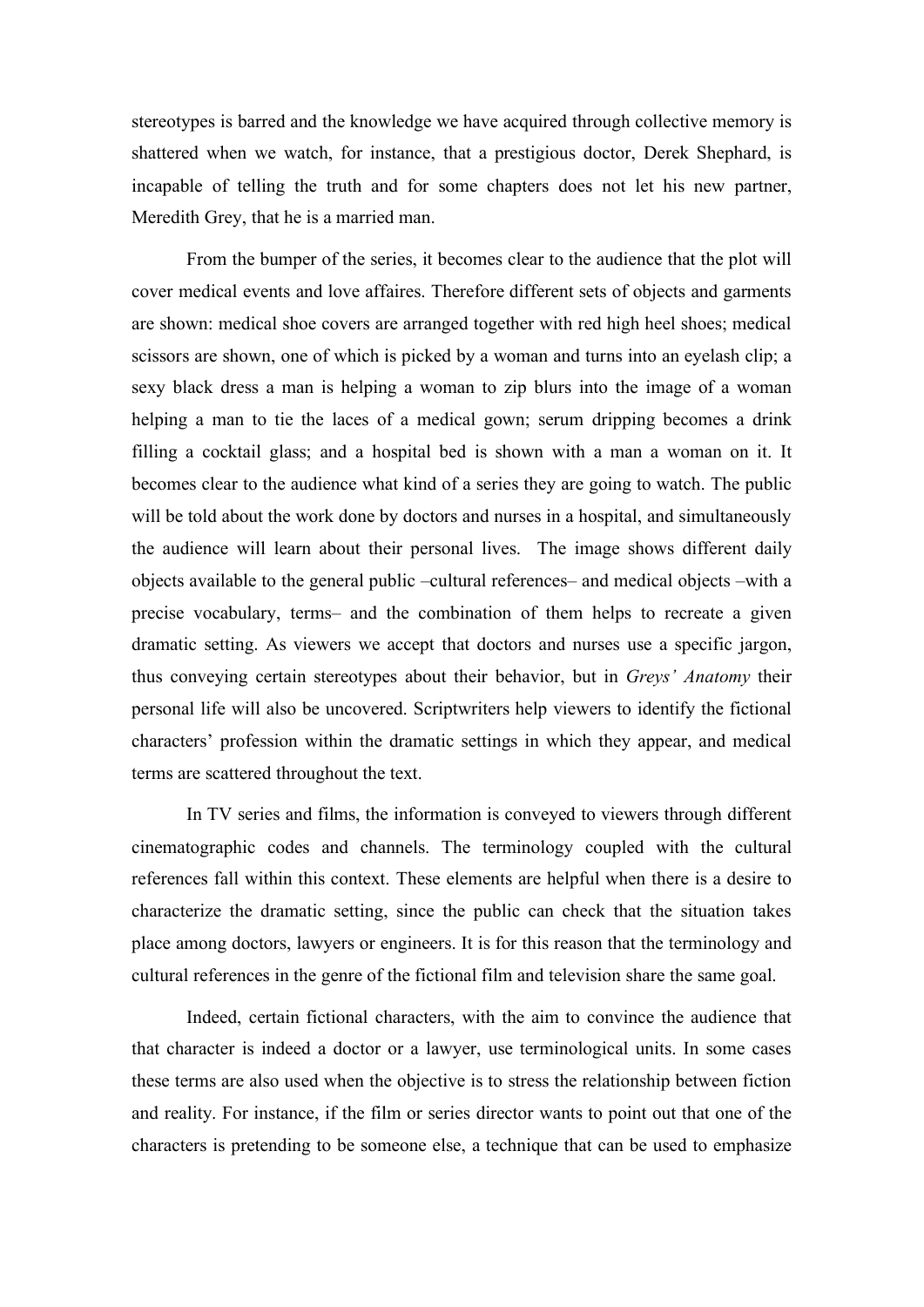this falsehood is to make him/her have some difficulties in understanding or grasping the meaning of the specialized discourse or the failure to use it him/herself.

In this specific chapter, most of the terminology is explained, either because the patient asks for clarification, or because the interns prefer to employ the expressions used by the general public. Through this inappropriate choice, it becomes obvious that they are young, not completely trained and still a little bit to naughty.

Another scene also underlines the different attitudes of doctors and interns. Bourdieu (1984) recognizes an ideological component in the preference for different kinds of food. He points out the fact that working classes in Western societies do not consider fish to be an adequate food for men because it is not filling enough. Instead, Bourdieu says that men prefer meat while women have a preference for salads and vegetables. The choices of different characters in the canteen can also show the different personalities scriptwriters wish to create. Two of the interns, Cristina Yang and Izzy Stevens decide to practice a non-authorized autopsy. Their action contradicts their usual manners. They are known for trying to learn as much as possible. In consequence they never break the hospital rules out of the fear to be disqualified. At a given point of the episode we can see them planning not to follow the regulations for once since they deeply believe, as it is proved later, that the autopsy is totally necessary. The scene shows them eating pizza while sitting on a stretcher inside what looks like a stockroom. From the pizza we can infer that they are in their dinner break, but the social representations of pizzas are not the same in the US and Spain. Spanish viewers might think that, as future doctors, they should have a healthier diet, while in the States pizzas have a different connotation.

According to our approach, cultural references can also be considered as commodities linked to a particular ideology. For example, Stallybrass (1999) asserts that clothes are not only objects to cover our bodies with, but that there exists a close relation between costumes and the social groups that wear them. For example, the Incas used to give clothes to the inhabitants of the areas they conquered and those garments then became a sign of the inhabitants' duties and commitment to the state. Clothes also play an important role in *Grey's Anatomy*. We can see the main characters of the series within the hospital in medical scrubs, from which we can tell whether they are senior doctors, interns, nurses or nursing assistants.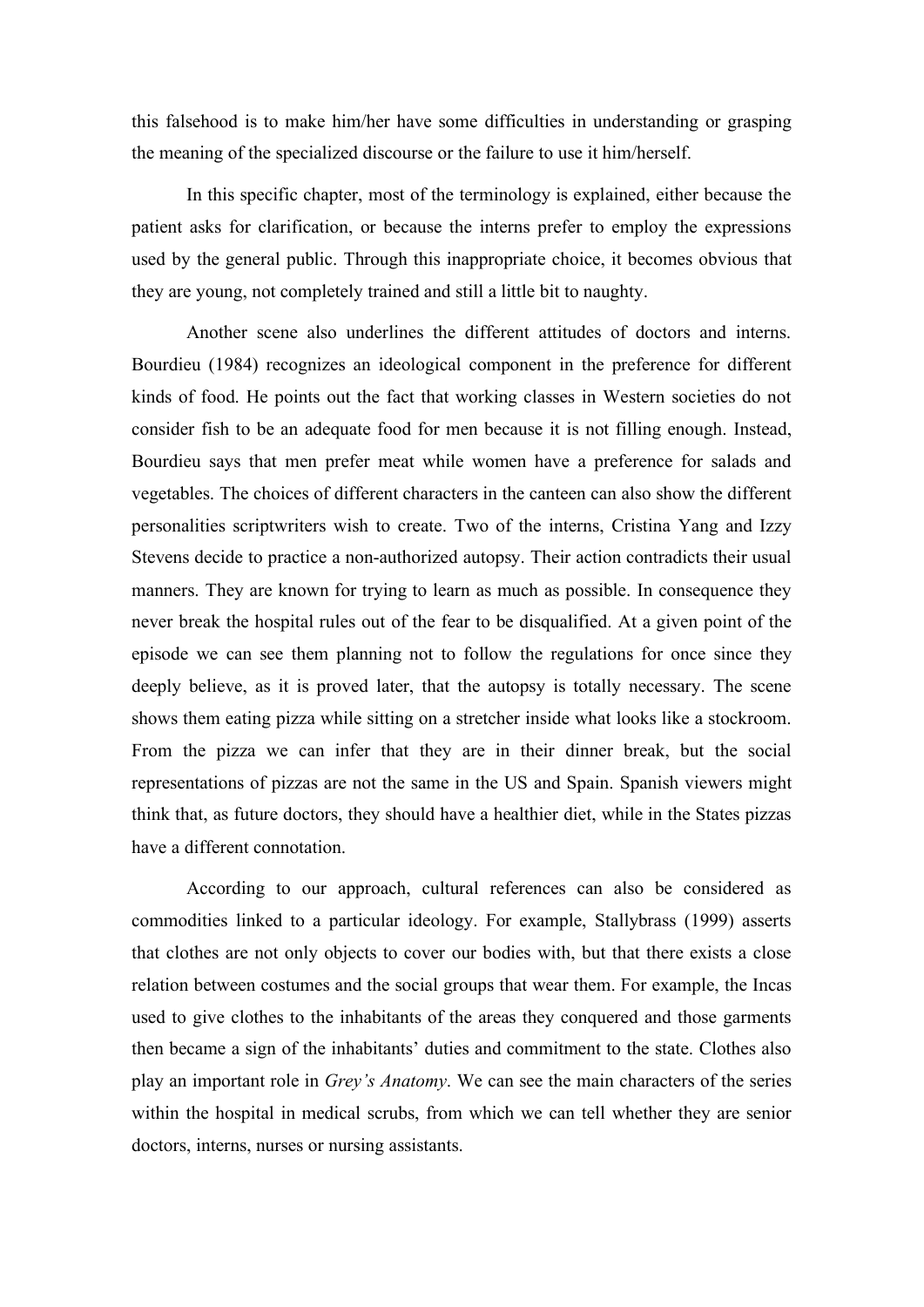Some social constructs are also ideological, although they cannot be considered as commodities, in a more restrictive meaning of the term. Historic settings and place names will be included in this group. Herb (1992) states that «monuments, settlements, and other places are concentrated nodes and circuits of memory«. Therefore, it was not easy for Germany to come to the decision to make Berlin its capital, because the mere sight of this city still evoked memories of Prussian militarism and recalled the events that took place there during the Nazi period. Herb (1992) affirms that «the significance of these places (nationalist spaces) is defined by their physical characteristics (locale), the meaning that is ascribed to them in the national narrative (sense of place), and their position in the larger territorial setting of the nation (location)".

In the process of translation, the elements associated with the referents that are part of the collective memory of individuals from the source society are not usually conveyed successfully unless the translator includes more information. All cultural references are linked to a given set of values in the natural environment where they were produced. However these values may not be the same in the target culture. In those instances, it is not easy for the translator to make a decision about what information to add. In the case of place names it is even more difficult to determine what information to include in order to appropriately transfer the values associated with the place name in the source culture. At the beginning of the chapter examined, Derek Shephard decision to move from New York City to Seattle, Washington, is faced up to in what turns out to be an anticipation of the presence of his wife at the end of the episode. In fact, he has never told anyone that he is married and that the decision to move was due to his wife infidelity with one of his best friends. For the American public it might be more apparent that New York City is a better place to live and work as a surgeon, but the Spanish public will encounter difficulties to make the same deduction.

#### **2. Defining characters**

From the following definition of identity we will explain how characters are defined, a piece of information the translator has to bear in mind during the process of translation:

*Identity is both a personal and social construct, that is, a mental representation located* '*in' personal (episodic) memory*. (Van Dijk, 1998:118)

According to this definition, the individual's identity is created from his/her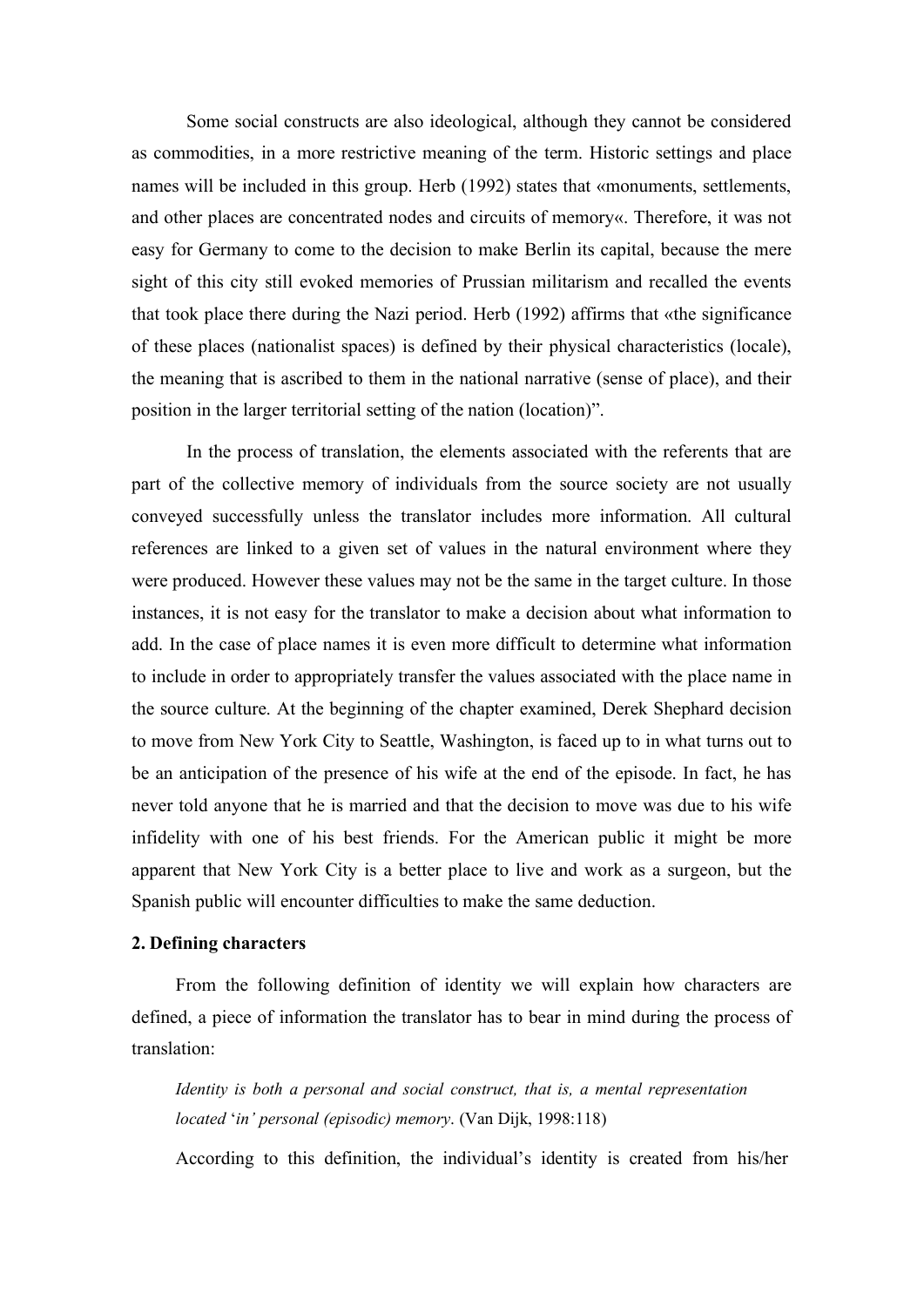experiences and the meaning he/she applies to these experiences. From this premise we can deduce that, through a cognitive process, the individual recognizes his/her action patterns and adjusts his/her acts accordingly. For this reason we can say that identity then is both social and personal. This same postulate can be applied to fictional characters, because viewers can interpret what they see on the screen as a result of the cognitive capacities they have developed during life. One of the main characters of the series is Miranda Bailey, a successful surgeon with very strict manners towards the interns and for this reason her nickname is «The Nazi». Nevertheless when she discovers Cristina Yang and Izzy Stevens performing the forbidden autopsy and although she first threats them, at the end she helps them both since she recognizes that their action will help to improve the health of the daughter of the man on whom the autopsy was performed. Once more the identity of Miranda Bailey will be modified, since the public of the series will realize that she is strict but only for the benefit of the interns and just because she cares about them.

The two following premises can help us to examine how characters' identities are created:

- 1. Texts are produced in social contexts and the language highlights the social relations. Cultural references and the terminology used in feature films and series therefore play a role in this process of identification.
- 2. Because translation is a cultural operation, it also affects our perception of identities, since they have a social component.

As far as 1. is concerned, characters in films prove to be useful to check the different identities subjects may have. Hall (1996) states that identities arise from discursive practices. Indeed, the characters' use of language in fiction texts has a very clear function, which needs to be reproduced through translation.

With regard to (2), Woodward (1997:2) considers that the relation between cultural references and terms is the following:

Identities are produced, consumed and regulated within culture (...), in order to gain full understanding of a cultural text or artifact, it is necessary to analyse the processes of representation, identity, production, consumption and regulation.

According to Tajfel (1981), identities are also social: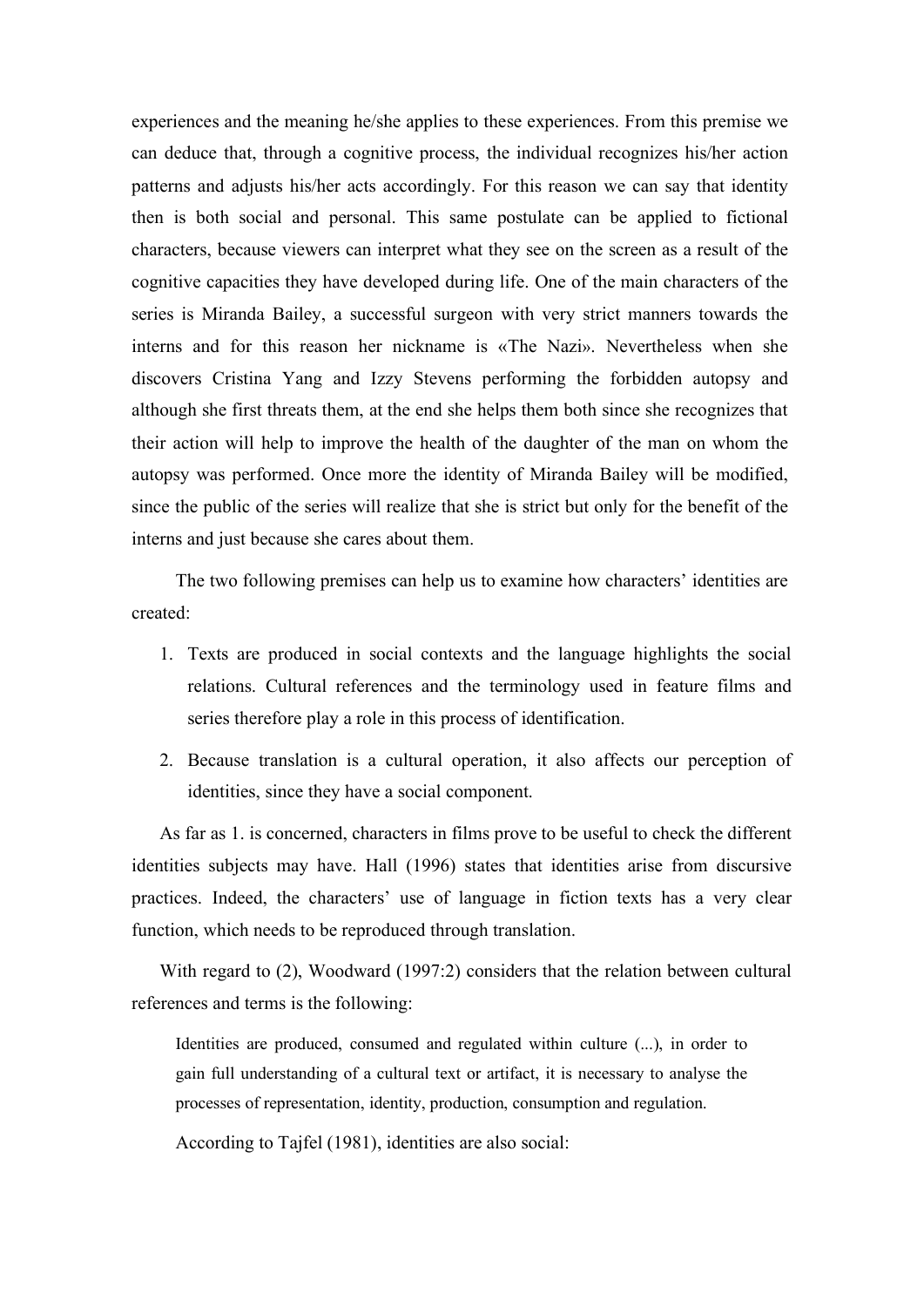Social identity will be understood as that part of an individual's self concept which derives from his knowledge of his membership of a social group (or groups) together with the value and emotional significance attached to that membership to describe limited aspects of the concept of self which are relevant to certain limited aspects of social behavior. (Tajfel, 1981:255)

Thus, we can consider that the intrinsic necessity of humans to belong to a community (Berger and Luckmann, 1995:41) is the basis for the individuals to construct their identity, and, by exclusion, the identity of others. Although we belong to more than one community (Berger and Luckmann, 1995), we sometimes select one with which we more strongly wish to be identified and with which we retain a highest identification.<sup>1</sup> We can observe this ambivalence in different characters of this episode and the lies every one is trying to hide underline their identities. For instance the intern George O'Malley is presented as a introverted and inhibited person: he has syphilis and even so is reluctant to talk to the doctors who could help him, although we might take for granted that he is accustomed to seeing naked bodies; Owe Hunt, the Chief of Surgery, is almost sure he has a tumor but is unwilling to ask for help just in case he loses his position; and Preston Burke tells his friend Bill that he is not the father of the baby his wife is expecting, although as a doctor he would have considered not to explain this fact.

As acknowledged above, characters in films and television allow us to better comprehend the multifold identities subjects can have. Cultural references and terminology play a crucial role in the identification process. We have to bear in mind that, as stated by Hall (1996), identities are an integral part of our discursive practices, and from this premise we can note that the process of identification is never completed. On the contrary, it is constantly regenerated.

#### **3. The translation of characters' identities in fiction texts**

Identification of characters through their dramatic setting is made possible by a cognitive process. Fairclough (1995:33) discriminates among four knowledge types essential for all speakers:

- 1. Knowledge of the linguistic code.
- 2. Knowledge of the principles and norms of linguistic use.
- 3. Knowledge of the situation.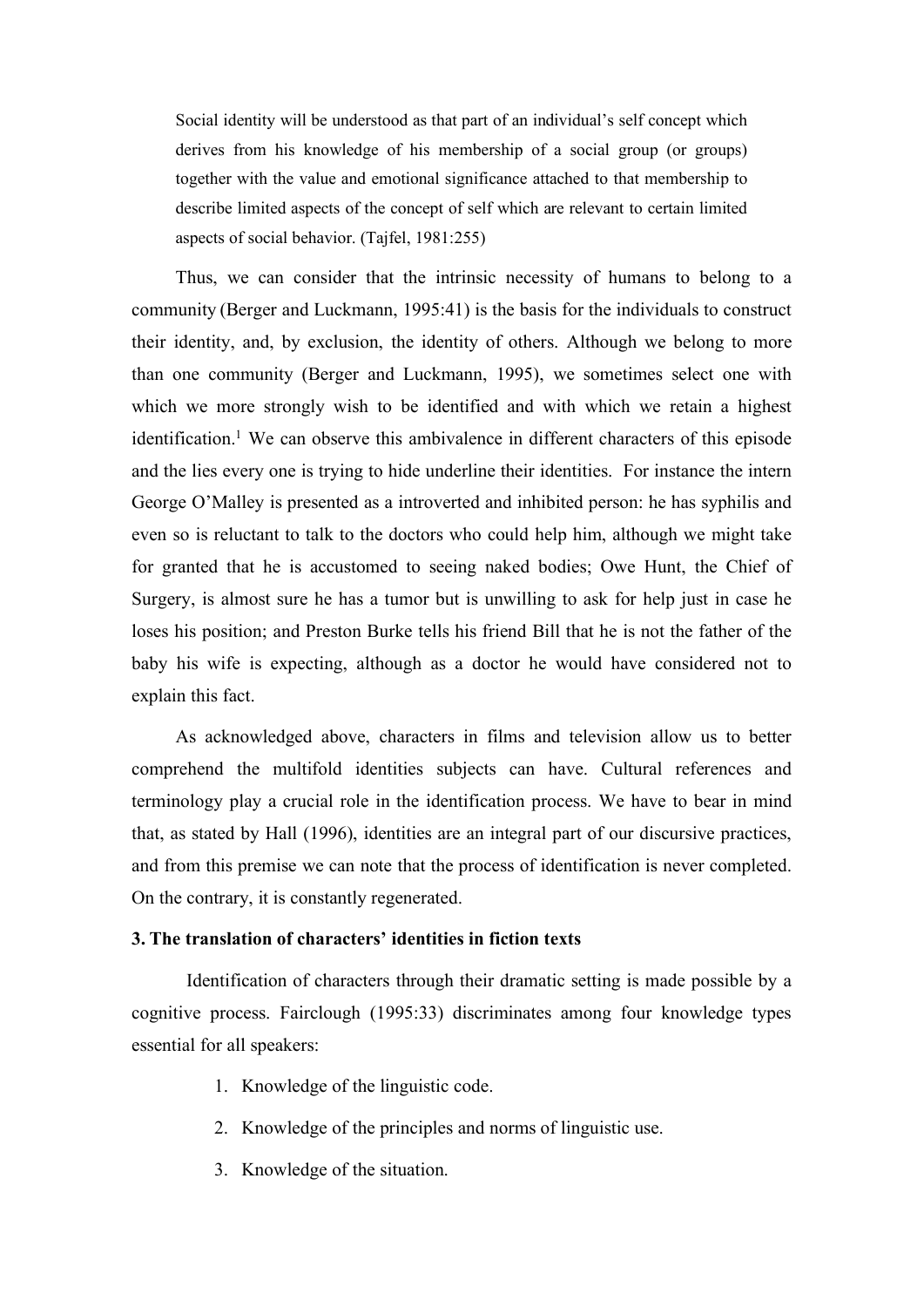4. Knowledge of the world.

Consequently, in the reassignment process that takes place during the translation process, we can identify dissociation between the knowledge shared by the original text's readers or film viewers and the target text's readers or film viewers.

Regarding the knowledge of linguistic codes, the translator has to bear in mind that the verbal expression itself has an ideological component. Its origin can be found in the cultural peculiarities of each society and each social group. As a consequence, linguistic codes may have different meanings in both the source culture and the target culture. Miranda Bailey' language with the interns is severe but her attitude is to help them as much as possible. The translation of her lines must then show her harmless harshness.

Regarding the knowledge of the principles and norms of linguistic use, these parameters are different in each language, or even in each linguistic variety. Since, in screen translation, only the verbal codes of the oral channel are translated, it is quite usual that a given set of social behaviors, when they are not linguistically expressed, may be difficult for the target audience to grasp. The body attitude of the different characters in love must be conveyed by an accurate choice of words in translation or their feelings might be misunderstood.

The knowledge of the situation and the world described in media production is highly culturally determined as shown by the meaning behind of the place names found in this episode. This explains why it is sometimes so difficult to translate certain cultural references and the communicative function of the terminology used because both are indispensable for a correct identification of the discourse. Thus, to retain the social representation of the source text the referent was able to create for its source public, the target audience has to be able to associate it with its own cultural milieu, before giving it the sought after ideological value.

The kind of knowledge needed (knowledge of the linguistic code, knowledge of the principles and norms of linguistic use, knowledge of the situation and knowledge of the world) to correctly interpret a text explains why translation becomes more difficult the more remote languages are. At the same time, however, viewers can also consider that people from other cultures/societies behave strangely despite the fact that they may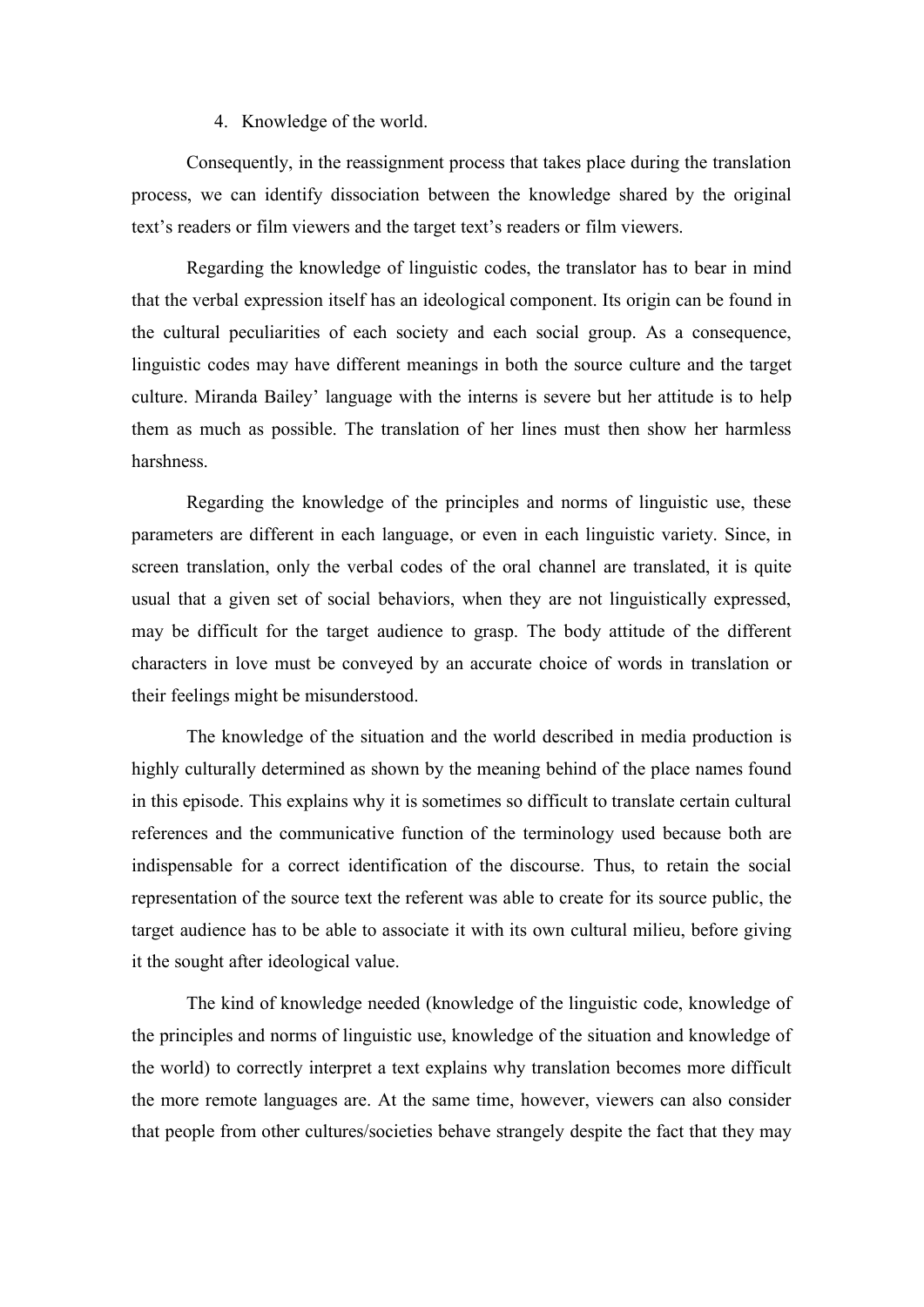share the same language because of the prejudices and stereotypes shared by different social groups.

### **3. Conclusions**

Translators must act as cultural mediators to provide the necessary information for the target text's viewers. They become the bridge between the original text and the target viewer, who may only be able to obtain the necessary information about the characters via the cultural transfer that the translator produces.

In this same line, the translation of the terminology in these situations has to take into account the communicative aim the original had in mind, and then reproduce it according to the new aim the translation wants to fulfill. Thus, it is not essential for the translator to find the most adequate terminological equivalent from the point of view of the specialized knowledge. Instead, the translator has to be able to find the equivalent that best suits the communicative objective, i.e. the expressive function to re-present the fictional character the original wanted to construct and convey.

## **4. Bibliography**

- BOURDIEU, P. (1984) *Distinction: A Social Critique of the Judgement of Taste*, London: Routledge.
- FAIRCLOUGH, N. (1995) *Critical Discourse Analysis: The Critical Study of Language,*  London and New York:Longman.
- HALL, S. (1996) «Introduction: who needs identity?» *Questions of Cultural Identity,*  HALL, S. and DU GAY, P. London: SAGE Publications, p. 1-17.
- HERB, G. H. (1992) «National Identity and Territory» HERB, G. H. and KAPLAN, D. H. *Nested Identities. Nationalism, Territory, and Scale,* Lanham, Maryland: Rowman and Littlefriend Publishers, p. 7-30.
- SANTAMARIA, L. (2010) «The translation of Cultural Referents: From Reference to Mental Representation» *Meta. Journal des traducteurs*, vol. 55, p. 516-528.
- SANTAMARIA, L. (2014) «The Identity of Fictional Television Characters as a Translation Competence". *Bausteine translatorischer Kompetenz oder Was macht Übersetzer und Dolmetscher zu Profis?*. 1st ed. Innsbruck: Peter Lang. p. 167-180.